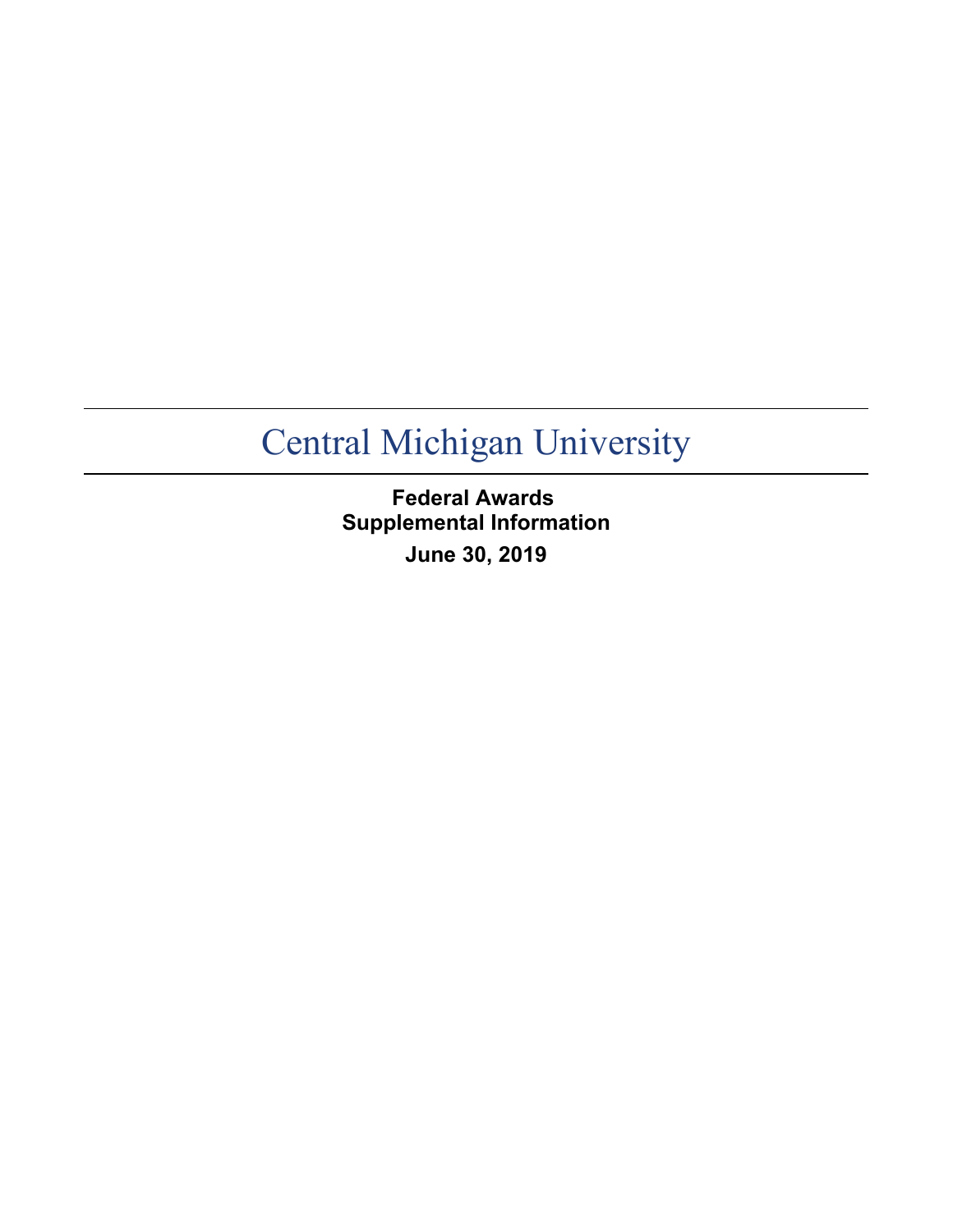# **Contents**

## **Independent Auditor's Reports**

| Report on Schedule of Expenditures of Federal Awards Required by the Uniform Guidance                                                                                                                     |           |
|-----------------------------------------------------------------------------------------------------------------------------------------------------------------------------------------------------------|-----------|
| Report on Internal Control Over Financial Reporting and on Compliance and Other Matters<br>Based on an Audit of Financial Statements Performed in Accordance with Government<br><b>Auditing Standards</b> | $2 - 3$   |
| Report on Compliance for Each Major Federal Program and Report on Internal Control Over<br>Compliance Required by the Uniform Guidance                                                                    | $4 - 5$   |
| <b>Schedule of Expenditures of Federal Awards</b>                                                                                                                                                         | $6 - 8$   |
| <b>Notes to Schedule of Expenditures of Federal Awards</b>                                                                                                                                                | 9         |
| <b>Schedule of Findings and Questioned Costs</b>                                                                                                                                                          | $10 - 12$ |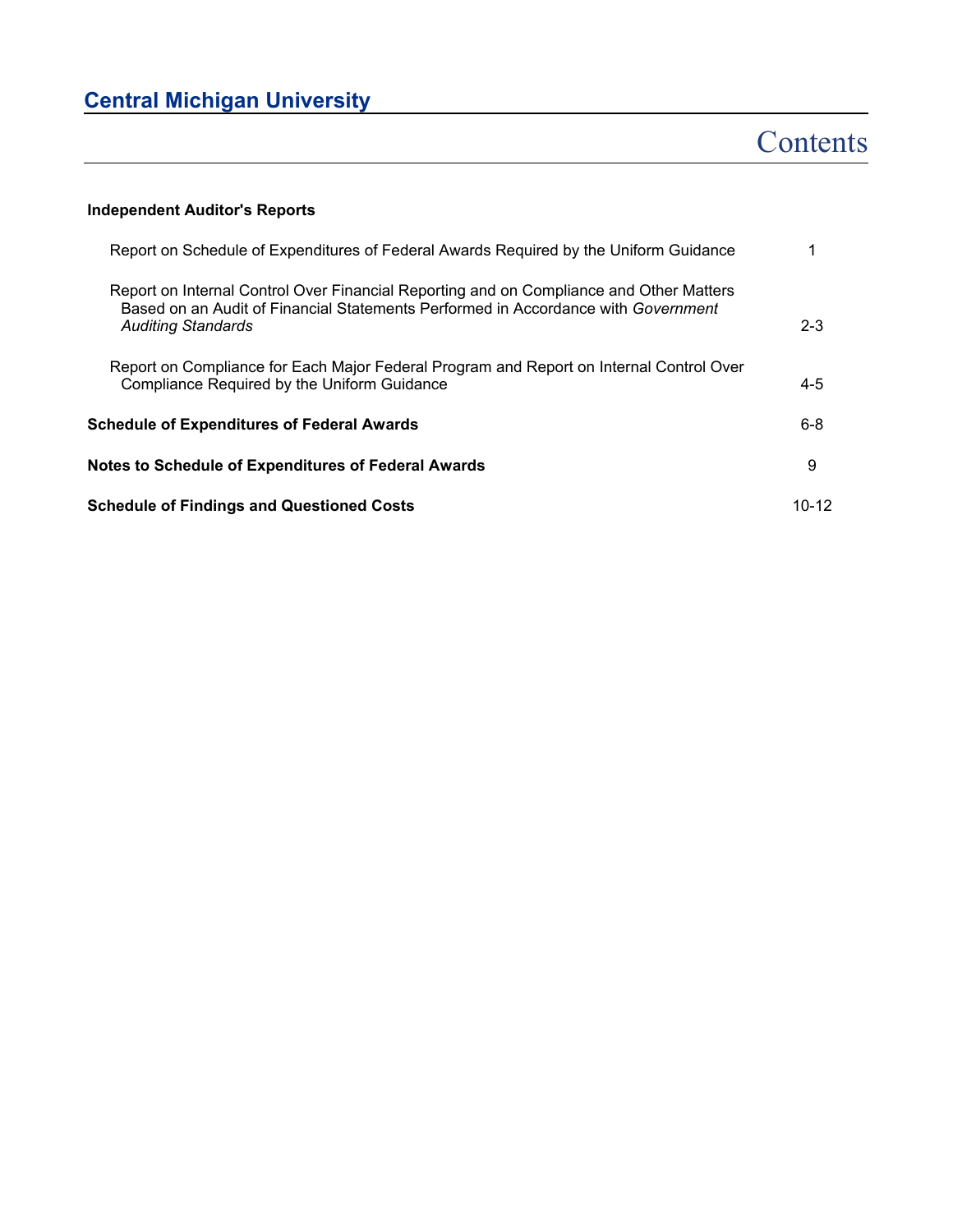

**Plante & Moran, PLLC** Suite 100 1111 Michigan Ave. East Lansing, MI 48823 Tel: 517.332.6200 Fax: 517.332.8502 plantemoran.com

### Report on Schedule of Expenditures of Federal Awards Required by the Uniform Guidance

### **Independent Auditor's Report**

To the Board of Trustees Central Michigan University

We have audited the financial statements of Central Michigan University (the "University") and its discretely presented component units as of and for the year ended June 30, 2019 and the related notes to the financial statements, which collectively comprise the University's basic financial statements. We issued our report thereon dated September 19, 2019, which contained an unmodified opinion on the financial statements. Our audit was conducted for the purpose of forming opinions on the financial statements that collectively comprise the basic financial statements. We have not performed any procedures with respect to the audited financial statements subsequent to September 19, 2019. We did not audit the financial statements of Central Health Advancement Solutions (CHAS) or the Institute for Excellence in Education (IEE), which represent all of the assets, net assets, and revenue of the discretely presented component units.Those financial statements were audited by other auditors whose report thereon has been furnished to us, and our opinion, insofar as it relates to the amounts included for CHAS and IEE, is based on the report of the other auditors.

The accompanying schedule of expenditures of federal awards is presented for the purpose of additional analysis, as required by the Uniform Guidance, and is not a required part of the basic financial statements. Such information is the responsibility of management and was derived from and relates directly to the underlying accounting and other records used to prepare the financial statements. The information has been subjected to the auditing procedures applied in the audit of the financial statements and certain additional procedures, including comparing and reconciling such information directly to the underlying accounting and other records used to prepare the financial statements or to the financial statements themselves, and other additional procedures in accordance with auditing standards generally accepted in the United States of America. In our opinion, the information is fairly stated in all material respects in relation to the financial statements as a whole.

Plante & Moran, PLLC

September 19, 2019

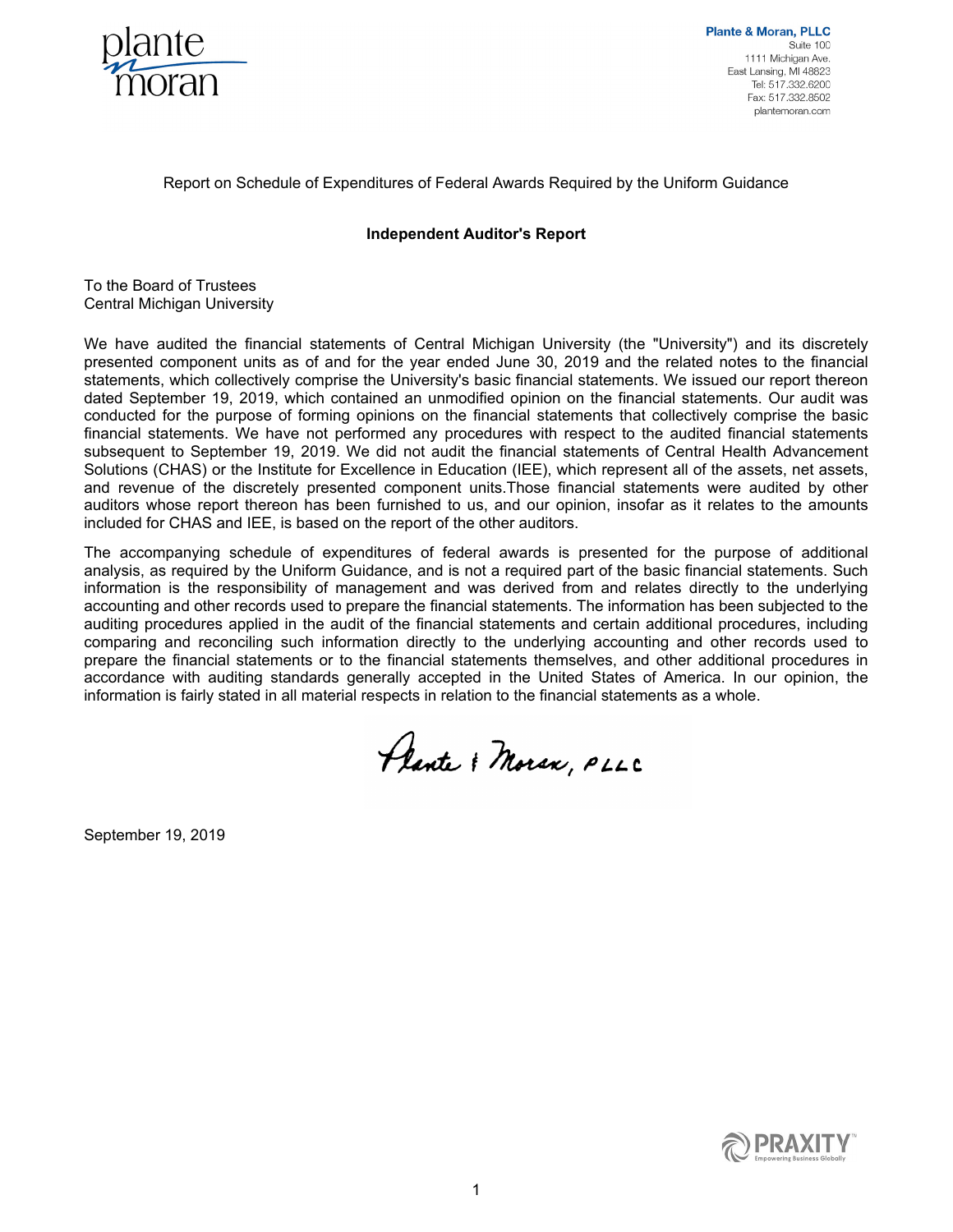

**Plante & Moran, PLLC** Suite 100 1111 Michigan Ave. East Lansing, MI 48823 Tel: 517.332.6200 Fax: 517.332.8502 plantemoran.com

### Report on Internal Control Over Financial Reporting and on Compliance and Other Matters Based on an Audit of Financial Statements Performed in Accordance with *Government Auditing Standards*

### **Independent Auditor's Report**

To Management and the Board of Trustees Central Michigan University

We have audited, in accordance with auditing standards generally accepted in the United States of America and the standards applicable to financial audits contained in *Government Auditing Standards* issued by the Comptroller General of the United States, the financial statements of Central Michigan University (the "University") and its discretely presented component units as of and for the year ended June 30, 2019 and the related notes to the financial statements, which collectively comprise the University's basic financial statements, and have issued our report thereon dated September 19, 2019. Our report includes reference to other auditors who audited the financial statements of Central Health Advancement Solutions (CHAS) and the Institute for Excellence in Education (IEE), as described in our report on Central Michigan University's financial statements. This report does not include the results of the other auditors' testing of internal control over financial reporting or compliance and other matters that are reported on separately by those auditors. The financial statements of CHAS and IEE were not audited in accordance with *Government Auditing Standards.*

#### **Internal Control Over Financial Reporting**

In planning and performing our audit of the financial statements, we considered the University's internal control over financial reporting (internal control) to determine the audit procedures that are appropriate in the circumstances for the purpose of expressing our opinions on the financial statements, but not for the purpose of expressing an opinion on the effectiveness of the University's internal control. Accordingly, we do not express an opinion on the effectiveness of the University's internal control.

A deficiency in internal control exists when the design or operation of a control does not allow management or employees, in the normal course of performing their assigned functions, to prevent, or detect and correct, misstatements on a timely basis. A material weakness is a deficiency, or a combination of deficiencies, in internal control such that there is a reasonable possibility that a material misstatement of the University's financial statements will not be prevented, or detected and corrected, on a timely basis. A significant deficiency is a deficiency, or a combination of deficiencies, in internal control that is less severe than a material weakness, yet important enough to merit attention by those charged with governance.

Our consideration of internal control was for the limited purpose described in the first paragraph of this section and was not designed to identify all deficiencies in internal control that might be material weaknesses or significant deficiencies. Given these limitations, during our audit we did not identify any deficiencies in internal control that we consider to be material weaknesses. However, material weaknesses may exist that have not been identified.

#### **Compliance and Other Matters**

As part of obtaining reasonable assurance about whether the University's financial statements are free from material misstatement, we performed tests of its compliance with certain provisions of laws, regulations, contracts, and grant agreements, noncompliance with which could have a direct and material effect on the determination of financial statement amounts. However, providing an opinion on compliance with those provisions was not an objective of our audit, and, accordingly, we do not express such an opinion. The results of our tests disclosed no instances of noncompliance or other matters that are required to be reported under *Government Auditing Standards.* 

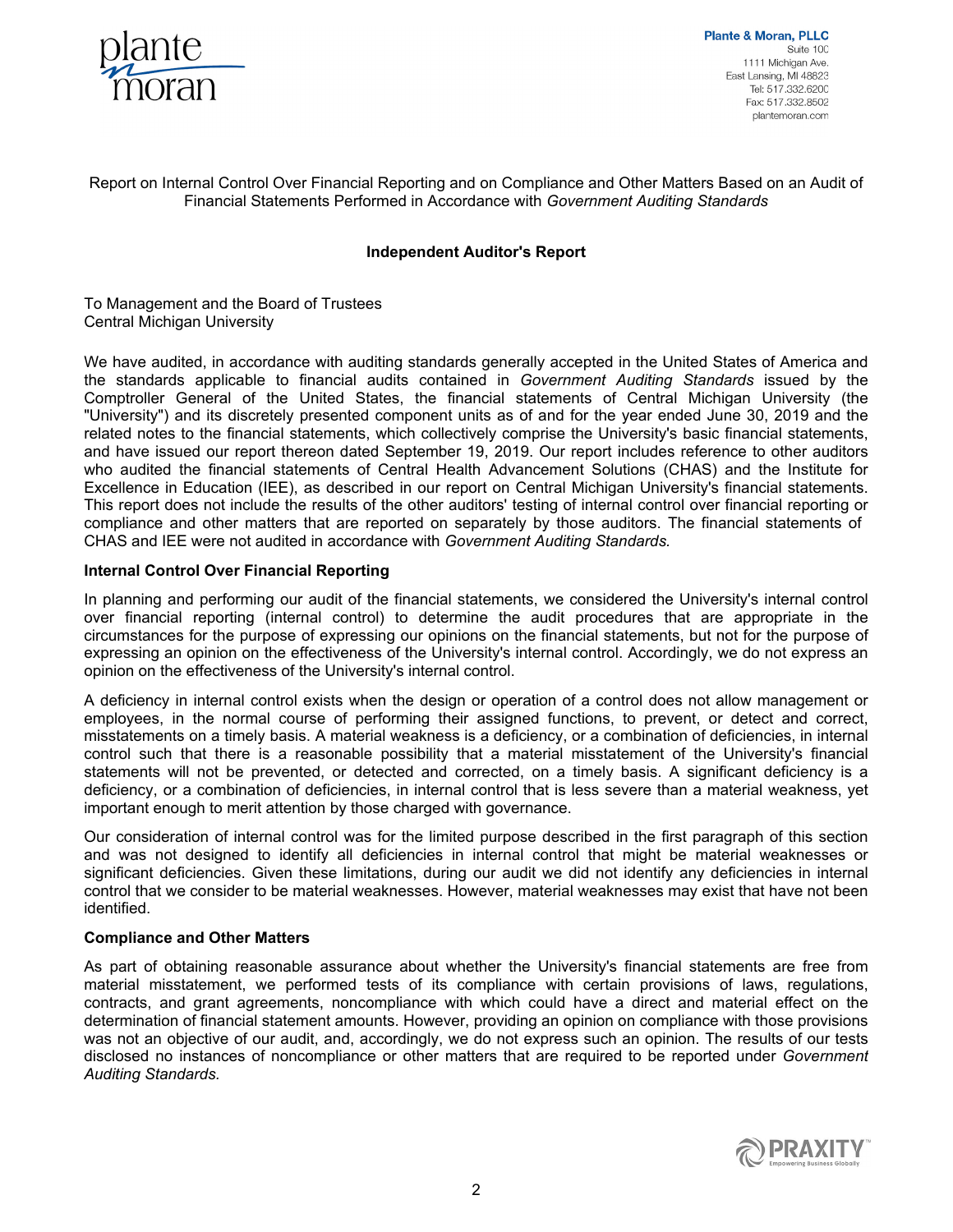To Management and the Board of Trustees Central Michigan University

### **Purpose of this Report**

The purpose of this report is solely to describe the scope of our testing of internal control and compliance and the results of that testing, and not to provide an opinion on the effectiveness of the entity's internal control or on compliance. This report is an integral part of an audit performed in accordance with *Government Auditing Standards* in considering the University's internal control and compliance. Accordingly, this communication is not suitable for any other purpose.

Plante & Moran, PLLC

September 19, 2019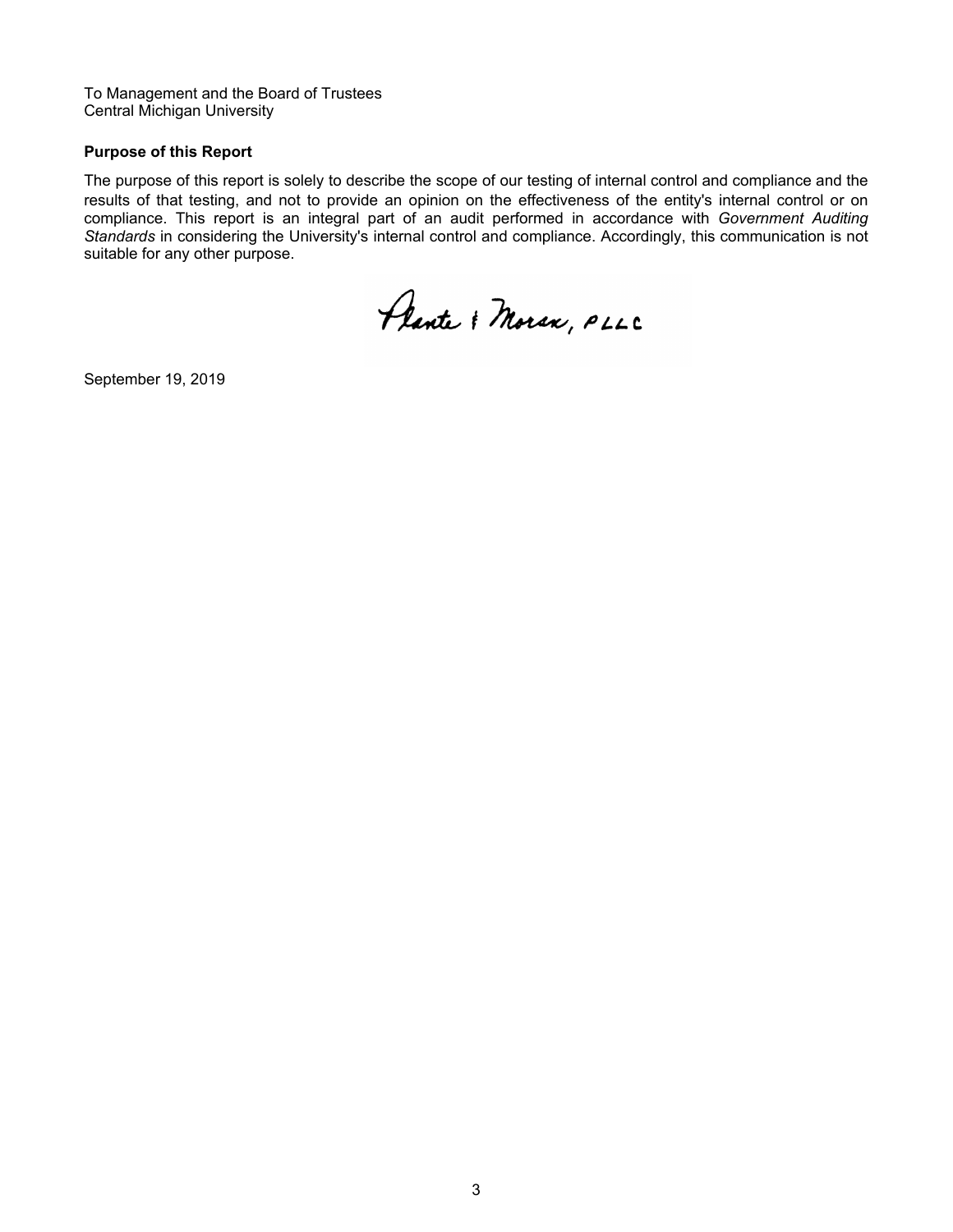

**Plante & Moran, PLLC** Suite 100 1111 Michigan Ave. East Lansing, MI 48823 Tel: 517.332.6200 Fax: 517.332.8502 plantemoran.com

### Report on Compliance for Each Major Federal Program and Report on Internal Control Over Compliance Required by the Uniform Guidance

### **Independent Auditor's Report**

To the Board of Trustees Central Michigan University

#### **Report on Compliance for Each Major Federal Program**

We have audited Central Michigan University's (the "University") compliance with the types of compliance requirements described in the U.S. Office of Management and Budget (OMB) Compliance Supplement that could have a direct and material effect on each of the University's major federal programs for the year ended June 30, 2019. The University's major federal programs are identified in the summary of auditor's results section of the accompanying schedule of findings and questioned costs.

#### *Management's Responsibility*

Management is responsible for compliance with federal statutes, regulations, and the terms and conditions of its federal awards applicable to its federal programs.

#### *Auditor's Responsibility*

Our responsibility is to express an opinion on compliance for each of the University's major federal programs based on our audit of the types of compliance requirements referred to above.

We conducted our audit of compliance in accordance with auditing standards generally accepted in the United States of America; the standards applicable to financial audits contained in *Government Auditing Standards*, issued by the Comptroller General of the United States; and the audit requirements of Title 2 U.S. Code of Federal Regulations Part 200, *Uniform Administrative Requirements, Cost Principles, and Audit Requirements for Federal Awards* (the "Uniform Guidance")*.* Those standards and the Uniform Guidance require that we plan and perform the audit to obtain reasonable assurance about whether noncompliance with the types of compliance requirements referred to above that could have a direct and material effect on a major federal program occurred. An audit includes examining, on a test basis, evidence about the University's compliance with those requirements and performing such other procedures as we considered necessary in the circumstances.

We believe that our audit provides a reasonable basis for our opinion on compliance for each major federal program. However, our audit does not provide a legal determination of the University's compliance.

#### *Opinion on Each Major Federal Program*

In our opinion, the University complied, in all material respects, with the types of compliance requirements referred to above that could have a direct and material effect on each of the major federal programs for the year ended June 30, 2019.

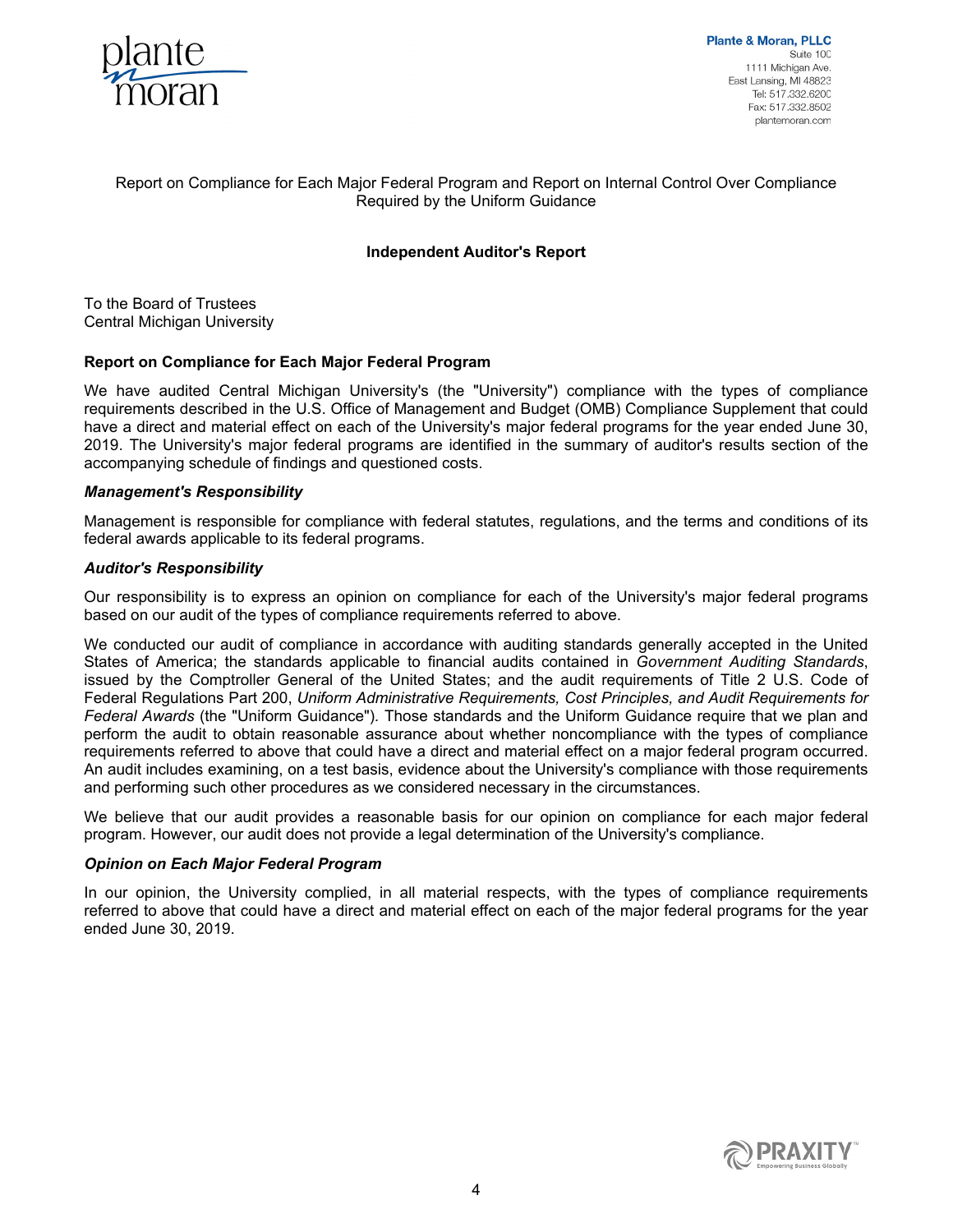To the Board of Trustees Central Michigan University

#### **Report on Internal Control Over Compliance**

Management of the University is responsible for establishing and maintaining effective internal control over compliance with the types of compliance requirements referred to above. In planning and performing our audit of compliance, we considered the University's internal control over compliance with the types of requirements that could have a direct and material effect on each major federal program to determine the auditing procedures that are appropriate in the circumstances for the purpose of expressing an opinion on compliance for each major federal program and to test and report on internal control over compliance in accordance with the Uniform Guidance, but not for the purpose of expressing an opinion on the effectiveness of internal control over compliance. Accordingly, we do not express an opinion on the effectiveness of the University's internal control over compliance.

A deficiency in internal control over compliance exists when the design or operation of a control over compliance does not allow management or employees, in the normal course of performing their assigned functions, to prevent, or detect and correct, noncompliance with a type of compliance requirement of a federal program on a timely basis. A material weakness in internal control over compliance is a deficiency, or a combination of deficiencies, in internal control over compliance such that there is a reasonable possibility that material noncompliance with a type of compliance requirement of a federal program will not be prevented, or detected and corrected, on a timely basis. A significant deficiency in internal control over compliance is a deficiency, or a combination of deficiencies, in internal control over compliance with a type of compliance requirement of a federal program that is less severe than a material weakness in internal control over compliance, yet important enough to merit attention by those charged with governance.

Our consideration of internal control over compliance was for the limited purpose described in the first paragraph of this section and was not designed to identify all deficiencies in internal control over compliance that might be material weaknesses or significant deficiencies. We did not identify any deficiencies in internal control over compliance that we consider to be material weaknesses. However, material weaknesses may exist that have not been identified.

The purpose of this report on internal control over compliance is solely to describe the scope of our testing of internal control over compliance and the results of that testing based on the requirements of the Uniform Guidance. Accordingly, this report is not suitable for any other purpose.

Plante & Moran, PLLC

September 19, 2019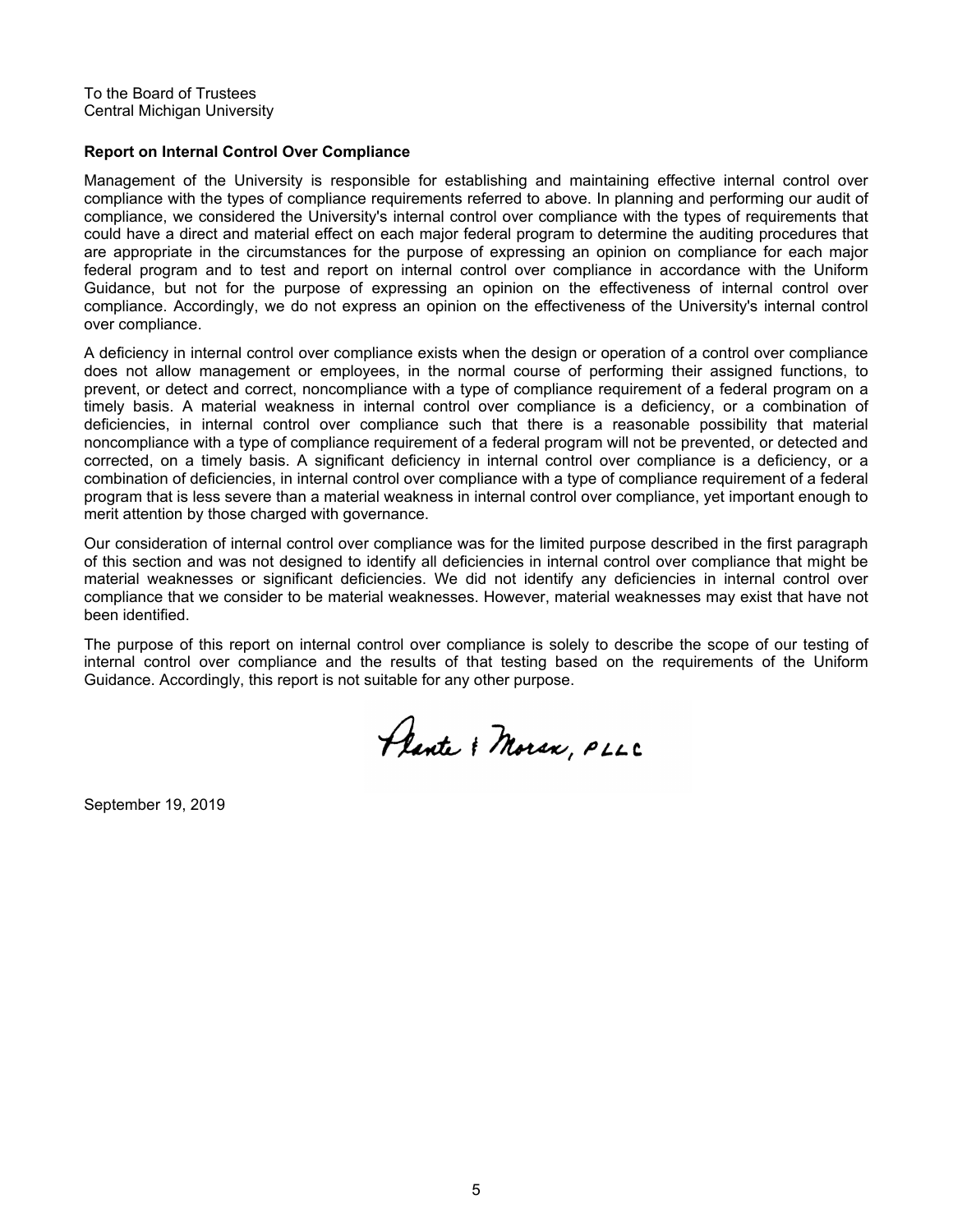# Schedule of Expenditures of Federal Awards

## **Year Ended June 30, 2019**

| Federal Agencies/Grant Name                                                                              | Direct/Pass-<br>through | Catalog<br>Number | Federal or Pass-<br>through Number | Pass-through<br>to Subrecipients | <b>Federal Expenditures</b> |
|----------------------------------------------------------------------------------------------------------|-------------------------|-------------------|------------------------------------|----------------------------------|-----------------------------|
| <b>Student Financial Assistance Cluster</b>                                                              |                         |                   |                                    |                                  |                             |
| <b>U.S. Department of Education</b>                                                                      |                         |                   |                                    |                                  |                             |
| Federal Supplemental Educational Opportunity Grant 2018-19                                               | Direct                  | 84.007            | P007A181985                        |                                  | \$.<br>522,265              |
| Federal Work Study 2018-19                                                                               | Direct                  | 84.033            | P033A181985                        |                                  | 1,088,056                   |
| Federal Pell Grant Program 2015-16                                                                       | Direct                  | 84.063            | P063P150222                        |                                  | 10                          |
| Federal Pell Grant Program 2016-17                                                                       | Direct<br>Direct        | 84.063            | P063P160222<br>P063P170222         |                                  | 5<br>5.403                  |
| Federal Pell Grant Program 2017-18<br>Federal Pell Grant Program 2018-19                                 | Direct                  | 84.063<br>84.063  | P063P180222                        |                                  | 24,797,074                  |
| William D. Ford Federal Direct Loan Sub Prog 2017-18                                                     | Direct                  | 84.268            | P268K180222                        |                                  | 48.039                      |
| William D. Ford Federal Direct Loan Unsub Prog 2017-18                                                   | Direct                  | 84.268            | P268K180222                        |                                  | 315,253                     |
| William D. Ford Federal Direct Loan Plus Prog 2017-18                                                    | Direct                  | 84.268            | P268K180222                        |                                  | 226,381                     |
| William D. Ford Federal Direct Loan Sub Prog 2018-19                                                     | Direct                  | 84.268            | P268K190222                        |                                  | 32,303,620                  |
| William D. Ford Federal Direct Loan Unsub Prog 2018-19                                                   | Direct                  | 84.268            | P268K190222                        |                                  | 83,236,357                  |
| William D. Ford Federal Direct Loan Plus Prog 2018-19                                                    | Direct                  | 84.268            | P268K190222                        |                                  | 42.783.670                  |
| Teacher Education Assistance for College and Higher Education Grant 2018-19                              | Direct                  | 84.379            | P379T190222                        |                                  | 37,460                      |
| <b>Total Student Financial Assistance Cluster</b>                                                        |                         |                   |                                    |                                  | 185,363,593                 |
| <b>TRIO Cluster</b>                                                                                      |                         |                   |                                    |                                  |                             |
| U.S. Department of Education                                                                             |                         |                   |                                    |                                  |                             |
| CMU - Educational Talent Search 2017-18                                                                  | Direct                  | 84.044A           | P044A160830-17                     |                                  | 74.856                      |
| CMU - Educational Talent Search 2018-19                                                                  | Direct                  | 84.044A           | P044A160830-18                     |                                  | 201,452                     |
| CMU - TRIO Upward Bound Northwest Detroit 2017-18                                                        | Direct                  | 84.047A           | P047A171420                        |                                  | 93,333                      |
| CMU - TRIO Upward Bound Southwest Detroit 2017-18                                                        | Direct                  | 84.047A           | P047A171511                        |                                  | 87,006                      |
| Upward Bound STEM NW                                                                                     | Direct                  | 84.047A           | P047A171420-18B                    |                                  | 26,694                      |
| Upward Bound STEM SW                                                                                     | Direct                  | 84.047A           | P047A171511-18B                    |                                  | 26,487                      |
| CMU - TRIO Upward Bound Northwest Detroit 2018-19                                                        | Direct                  | 84.047A           | P047A171420-18                     |                                  | 184,222                     |
| CMU - TRIO Upward Bound Southwest Detroit 2018-19                                                        | Direct                  | 84.047A           | P047A171511-18                     |                                  | 174.299                     |
| Preparation for Success: Central Michigan Universty's McNair Program 2017-18                             | Direct                  | 84.217A           | P217A170155                        |                                  | 49,840                      |
| Preparation for Success: Central Michigan University's McNair Program 2018-19                            | Direct                  | 84.217A           | P217A170155-18                     |                                  | 188.314                     |
| <b>Total TRIO Cluster</b>                                                                                |                         |                   |                                    |                                  | 1,106,503                   |
| <b>Research and Development Cluster</b>                                                                  |                         |                   |                                    |                                  |                             |
| <b>U.S. Department of Agriculture</b>                                                                    |                         |                   |                                    |                                  |                             |
| Passed through University of Kentucky Research Foundation then passed through Syracuse University        |                         |                   |                                    |                                  |                             |
| Understanding SNAP and Food Security Among Low-Income Households<br>Total U.S. Department of Agriculture | Pass-through            | 10.253            | 30024-04808-501                    |                                  | 1,185<br>1,185              |
| <b>U.S. Department of Commerce</b>                                                                       |                         |                   |                                    |                                  |                             |
| National Oceanic and Atmospheric Administration                                                          |                         |                   |                                    |                                  |                             |
| Passed through University of Michigan                                                                    |                         |                   |                                    |                                  |                             |
| The Role of Dreissenid Mussels in Transforming Nutrient Loads into Algal Blooms                          | Pass-through            | 11.432            | SUBK00009207                       |                                  | 42,878                      |
| The Environmental and Physiological Limits of Invasive Round Gobies                                      | Pass-through            | 11.432            | SUBK00011193                       |                                  | 3,565                       |
| Passed through North Carolina State University                                                           |                         |                   |                                    |                                  |                             |
| Prediction of Heavy Banded Snowfall: Resolution Requirements                                             | Pass-through            | 11.468            | 2016-1519-01                       |                                  | 25,342                      |
| Total U.S. Department of Commerce                                                                        |                         |                   |                                    |                                  | 71,785                      |
| <b>U.S. Department of Defense</b>                                                                        |                         |                   |                                    |                                  |                             |
| Passed through Duke University                                                                           |                         |                   |                                    |                                  |                             |
| Spectral Sampling Algorithms for Element Substitution in Critical Technologies                           | Pass-through            | 12.300            | 14-ONR-1007                        |                                  | 113,076                     |
| U.S. Army Corps of Engineers                                                                             |                         |                   |                                    |                                  |                             |
| Passed through LimnoTech                                                                                 |                         |                   |                                    |                                  |                             |
| Expanding Great Lakes Coastal Wetland Decision Support Tool to U.S. Shoreline                            | Pass-through            | 12.000            | W912P4-16-D-0003                   |                                  | 4,994                       |
| Total U.S. Department of Defense                                                                         |                         |                   |                                    |                                  | 118.070                     |
| U.S. Department of Interior                                                                              |                         |                   |                                    |                                  |                             |
| U.S. Fish and Wildlife Service                                                                           |                         |                   |                                    |                                  |                             |
| Surveys and Habitat Modeling for Native Mussels on Detroit and St. Clair Rivers                          | Direct                  | 15.608            | F18AP00612                         |                                  | 10,832                      |
| Conservation Genetics of Snuffbox Mussels in the Great Lakes Watershed                                   | Direct                  | 15.662            | F16AP00183                         |                                  | 5,424                       |
| Developing a Decision Support System for Prioritizing Protection                                         | Direct                  | 15.669            | F14AP00412                         |                                  | (30)                        |
| Expanding a Decision Support Tool for Great Lakes Coastal Wetlands                                       | Direct                  | 15.670            | F19AP00137                         |                                  | 8,429                       |
| Mussel Primary Mix Exposure - Mussels, Host Fish, Streamside, and Purge Studies                          | Direct                  | 15.678            | F17AC00151                         | 25,000<br>s                      | 51,398                      |
| Passed through University of Wisconsin                                                                   |                         |                   |                                    |                                  |                             |
| Recruitment Dynamics and Spatial Distribution of Rivers Spawned Lake Whitefish                           | Pass-through            | 15.608            | AAB7568-PF-17                      |                                  | 6,490                       |
| Passed through Winous Point Marsh Conservancy                                                            |                         |                   |                                    |                                  |                             |
| Developing Habitat Occupancy Models for King Rails in the Great Lakes Region                             | Pass-through            | 15.637            | F19AP0030                          |                                  | 3,151                       |
| Passed through Michigan State University                                                                 |                         |                   |                                    |                                  |                             |
| Poweshiek Skipperling Adaptive Management Framework                                                      | Pass-through            | 15.662            | RC108738                           |                                  | 23,092                      |
| Passed through Michigan Department of Environmental Quality                                              |                         |                   |                                    |                                  |                             |
| European Frog-Bit Adaptive Management Framework<br>Passed through Clemson University                     | Pass-through            | 15.662            | F19AP0031                          |                                  | 24,342                      |
| Visitor Use Management for Polar Bear Viewing at Arctic National Wildlife Refuge                         | Pass-through            | 15.678            | 1912-216-2011802                   |                                  | 15,536                      |
| <b>U.S. Geological Survey</b>                                                                            |                         |                   |                                    |                                  |                             |
| Phytoplankton Enumeration for CMSI 2015                                                                  | Direct                  | 15.808            | G16AC00031                         |                                  | (75)                        |
| Functional Indicators of Coastal Wetland Condition                                                       | Direct                  | 15,808            | G16AC00308                         |                                  | 3,376                       |
| Analysis of Angler Creel Survey Data from the St. Clair-Detroit Rivers System                            | Direct                  | 15,808            | G17AC00072                         |                                  | 163                         |
| Analysis of Creel Survey Data from the St. Clair-Detroit Rivers System                                   | Direct                  | 15.808            | G17AC00072                         |                                  | 16,055                      |
| Functional Indicators of Coastal Wetland Conditions-Phase II                                             | <b>Direct</b>           | 15.808            | G16AC00308                         | 104.294                          | 178.274                     |
| <b>Total Department of Interior</b>                                                                      |                         |                   |                                    | 129,294                          | 346,457                     |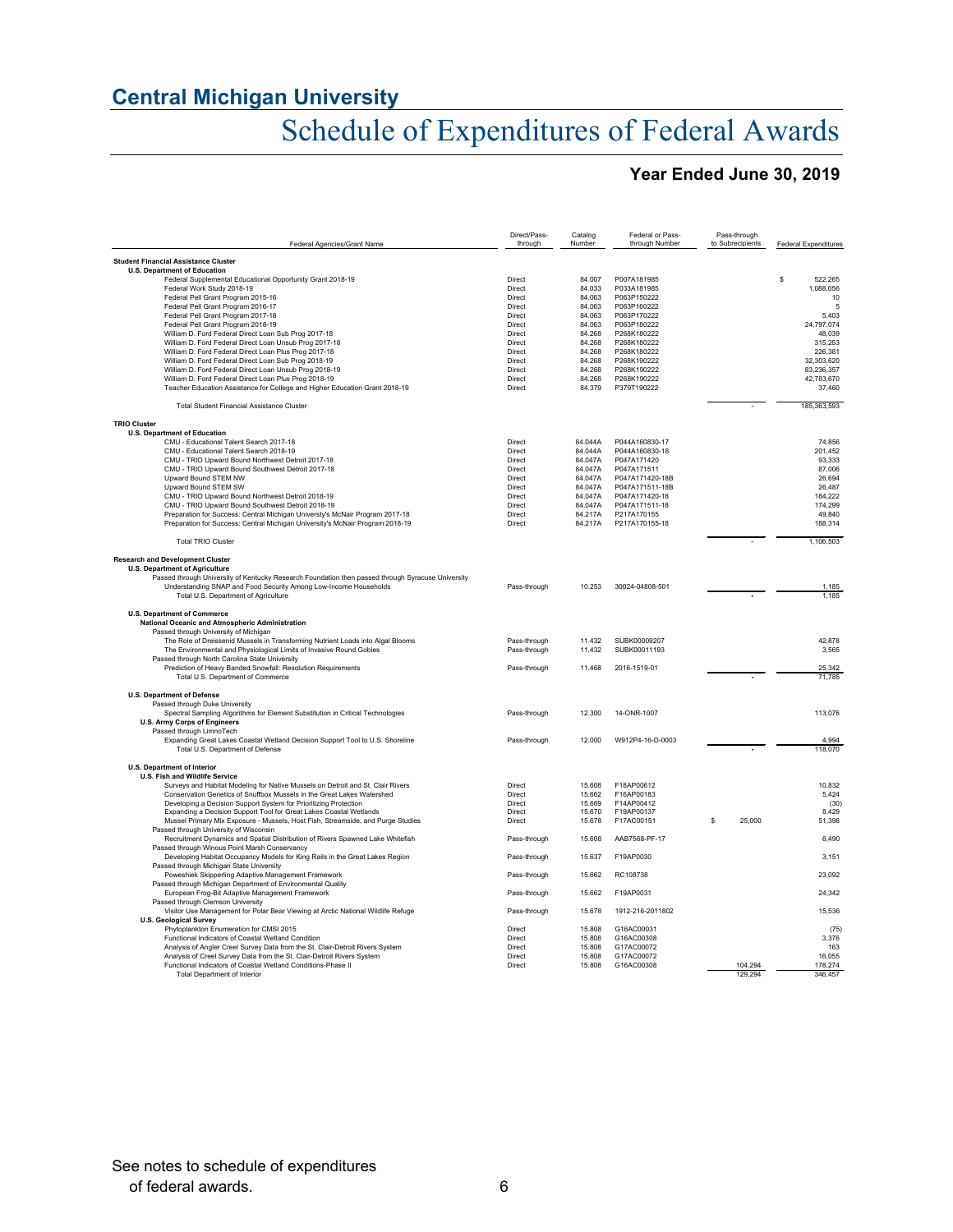# Schedule of Expenditures of Federal Awards (Continued)

## **Year Ended June 30, 2019**

| Federal Agencies/Grant Name                                                                                                         | Direct/Pass-<br>through | Catalog<br>Number | Federal or Pass-<br>through Number | Pass-through<br>to Subrecipients | <b>Federal Expenditures</b> |
|-------------------------------------------------------------------------------------------------------------------------------------|-------------------------|-------------------|------------------------------------|----------------------------------|-----------------------------|
|                                                                                                                                     |                         |                   |                                    |                                  |                             |
| U.S. Department of Justice<br>National Institute of Justice Research Assistantship Program                                          | Direct                  | 16.000            | DJO-NIJ-18-RO-0504                 |                                  | 50,732                      |
| Total U.S. Department of Justice                                                                                                    |                         |                   |                                    |                                  | 50.732                      |
| National Aeronautics and Space Administration                                                                                       |                         |                   |                                    |                                  |                             |
| Passed through Colorado State University                                                                                            |                         |                   |                                    |                                  |                             |
| Using Earth Observations to Assess the Socioeconomic Impact of Wildland Fire<br>Total National Aeronautics and Space Administration | Pass-through            | 43.001            | G-25490-3                          |                                  | 413<br>413                  |
| <b>National Science Foundation</b>                                                                                                  |                         |                   |                                    |                                  |                             |
| Collaborative Research: Enriching the Professional Dev. of School Teachers                                                          | Direct                  | 47.041            | EEC-1542368                        |                                  | 150.591                     |
| Supporting Rural Secondary School Student Learners in Developing Engineering                                                        | Direct                  | 47.041            | 1542368                            |                                  | 7,824                       |
| Studies of Exotic Nuclei with the MoNA LISA Neutron Detectors                                                                       | Direct                  | 47.049            | PHY-1205357                        |                                  | 1,550                       |
| SusChEM: Synthesis of Degradable Sugar Poly(ortho esters) from Renewable                                                            | Direct                  | 47.049            | CHE-1413033                        |                                  | 3.194                       |
| Some Problems in Several Complex Variables                                                                                          | Direct                  | 47.049            | 1600371                            |                                  | 35.179                      |
| Precision Measurements with the CHIP-TRAP<br>High-Precision Optical Long-Based Interferometry Physics                               | Direct<br>Direct        | 47.049<br>47.049  | PHY-1607429<br>1614983             |                                  | 68.984<br>81,933            |
| CAREER: Chemical Tools for Understanding the Mycomembrane of Corynebacterineae                                                      | Direct                  | 47.049            | 1654408                            |                                  | 100,081                     |
| Beta-Decay Experiments Along the r-Process Path                                                                                     | Direct                  | 47.049            | 1714153                            |                                  | 84,744                      |
| Enumerative Geometry of Hitchin Systems and TQFT                                                                                    | Direct                  | 47.049            | 1802082                            |                                  | 37,285                      |
| CAREER: MicroRNA Pathways Controlling Development After Diapause                                                                    | Direct                  | 47.074            | 1652283                            |                                  | 99.442                      |
| RCN-UBE: Biodiversity Literacy in Undergraduate Education - BLUE Data Network                                                       | Direct                  | 47.074            | 1730526                            | \$<br>4,580                      | 68,337                      |
| Engaging Underrepresented Populations in Biodiversity Sciences                                                                      | Direct                  | 47.074            | 1746715                            |                                  | 18,177                      |
| REU Site: Great Lakes Ecosystem Research to Build Foundations for STEM Futures                                                      | Direct                  | 47.074            | 1757418                            |                                  | 52,348                      |
| Collaborative Research: The Impact of Face-to-Face and Remote Interviewing                                                          | Direct                  | 47.075            | 1654828                            |                                  | 28.056                      |
| Enhancing STEM Education with Research-Based Environmental Experiments                                                              | Direct                  | 47.076            | DUE-1323470                        | 31,400                           | 67,452                      |
| <b>Practical Active Learning Stations</b>                                                                                           | Direct                  | 47.076            | 1608043                            | 8,714                            | 80,142                      |
| Collab: Microscopic Fracturing and Macroscopic Weakening: A Novel Model<br>Passed through University of Illinois                    | Direct                  | 47.050            | 1755274                            |                                  | 7,480                       |
| Spectra of Linear Differential Operators and Turbulence in Integrable Systems                                                       | Pass-through            | 47.049            | 1716822                            |                                  | 52,604                      |
| Passed through Columbia University<br>Post-Expedition Research Activity (PEA), IODP Expedition 381                                  | Pass-through            | 47.050            | OCE-1450528                        |                                  | 9.712                       |
| Passed through Brown University<br>NeuroNex Technology Hub: Bioluminescence for Optimal Brain Control and Imaging                   | Pass-through            | 47.074            | #00001106                          |                                  | 328.891                     |
| Passed through University of Arizona<br>Gene Regulatory Networks in the Maize Endosperm                                             | Pass-through            | 47.074            | 316615                             |                                  | 203,619                     |
| Passed through Salish Kootenai College<br>ANLSAMP 2018-19                                                                           | Pass-through            | 47.076            | CMU2018-2                          |                                  | 4,002                       |
| <b>Total National Science Foundation</b>                                                                                            |                         |                   |                                    | 44.694                           | 1.591.627                   |
| <b>Environmental Protection Agency</b>                                                                                              |                         |                   |                                    |                                  |                             |
| Coastal Wetland Monitoring: Continued Implementation by GLCWC                                                                       | Direct                  | 66.469            | GL-00E01567-0                      | 1,226,335                        | 2,087,407                   |
| Early Detection of Oligochaetes and Chironmidaes in the Great Lakes<br>Passed through Michigan Department of Environmental Quality  | Direct                  | 66.469            | GL-00E02225-0                      | 20.838                           | 223.315                     |
| Using Indices of Biotic Integrity for Assessing Wetland Health in Michigan                                                          | Pass-through            | 66.419            | W490089-16-1                       |                                  | 80,903                      |
| Using Monitoring Results to Improve Management of Michigan's Coastal Wetlands                                                       | Pass-through            | 66.469            | W-490414-17-1                      |                                  | 1,165                       |
| Implementing Michigan's Comprehensive Aquatic Species State Management Plan<br>Passed through The Nature Conservancy                | Pass-through            | 66.469            | 2016-0114                          |                                  | 14,512                      |
| Integrated Pest Management of Rusty Crayfish                                                                                        | Pass-through            | 66.469            | 010318-1                           |                                  | 53,899                      |
| <b>Total Environmental Protection Agency</b>                                                                                        |                         |                   |                                    | 1.247.173                        | 2.461.201                   |
| <b>U.S. Department of Energy</b>                                                                                                    |                         |                   |                                    |                                  |                             |
| NUClear Computational Low-Energy Initiative (NUCLEI) Year 2                                                                         | Direct<br>Direct        | 81.049<br>81.049  | DE-SC0008529-0001<br>DE-SC0014285  |                                  | 6.849<br>93.282             |
| Investigation of the Role of the VP-Process in Heavy Element Nucleosynthesis                                                        |                         |                   |                                    |                                  |                             |
| NUClear Computational Low-Energy Initiative (NUCLEI) YR 4                                                                           | Direct                  | 81.049            | DE-SC0008529                       |                                  | 6,664                       |
| High-Precision Penning Trap Measurements                                                                                            | Direct                  | 81.049            | DE-SC0015927                       |                                  | 179,549                     |
| In Operando and Element Specific X-Ray Scattering<br>Computational Methods Based on Density                                         | Direct<br>Direct        | 81.049<br>81.049  | DE-SC0006877/0004<br>DE-SC0005027  | 133,084                          | 188,844<br>62,312           |
| FLO-SIC: Efficient Density Functional Theory Calculations                                                                           | Direct                  | 81.049            | DE-SC 0018331                      | 826,830                          | 1,189,543                   |
| Passed through University of Southern California                                                                                    |                         |                   |                                    |                                  |                             |
| Quantum Computation for Quantum Prediction of Materials and Molecular Properties                                                    | Pass-through            | 81.049            | 111238210                          |                                  | 41.888                      |
| Passed through University of North Carolina                                                                                         |                         |                   |                                    |                                  |                             |
| Nuclear Theory for Double-Beta Decay and Fundamental Symmetries Year 3<br>Total U.S. Department of Energy                           | Pass-through            | 81.049            | 5103975                            | 959,914                          | 13,629<br>1,782,560         |
|                                                                                                                                     |                         |                   |                                    |                                  |                             |
| <b>U.S. Department of Education</b><br>Passed through Michigan Department of Education then passed through Clinton County RESA      |                         |                   |                                    |                                  |                             |
| Building Resilient Connections: Utilizing Touchpoints to Support Infant/Toddler                                                     | Pass-through            | 84.181A           | N/A                                |                                  | 5,264                       |
| Total U.S. Department of Education                                                                                                  |                         |                   |                                    |                                  | 5.264                       |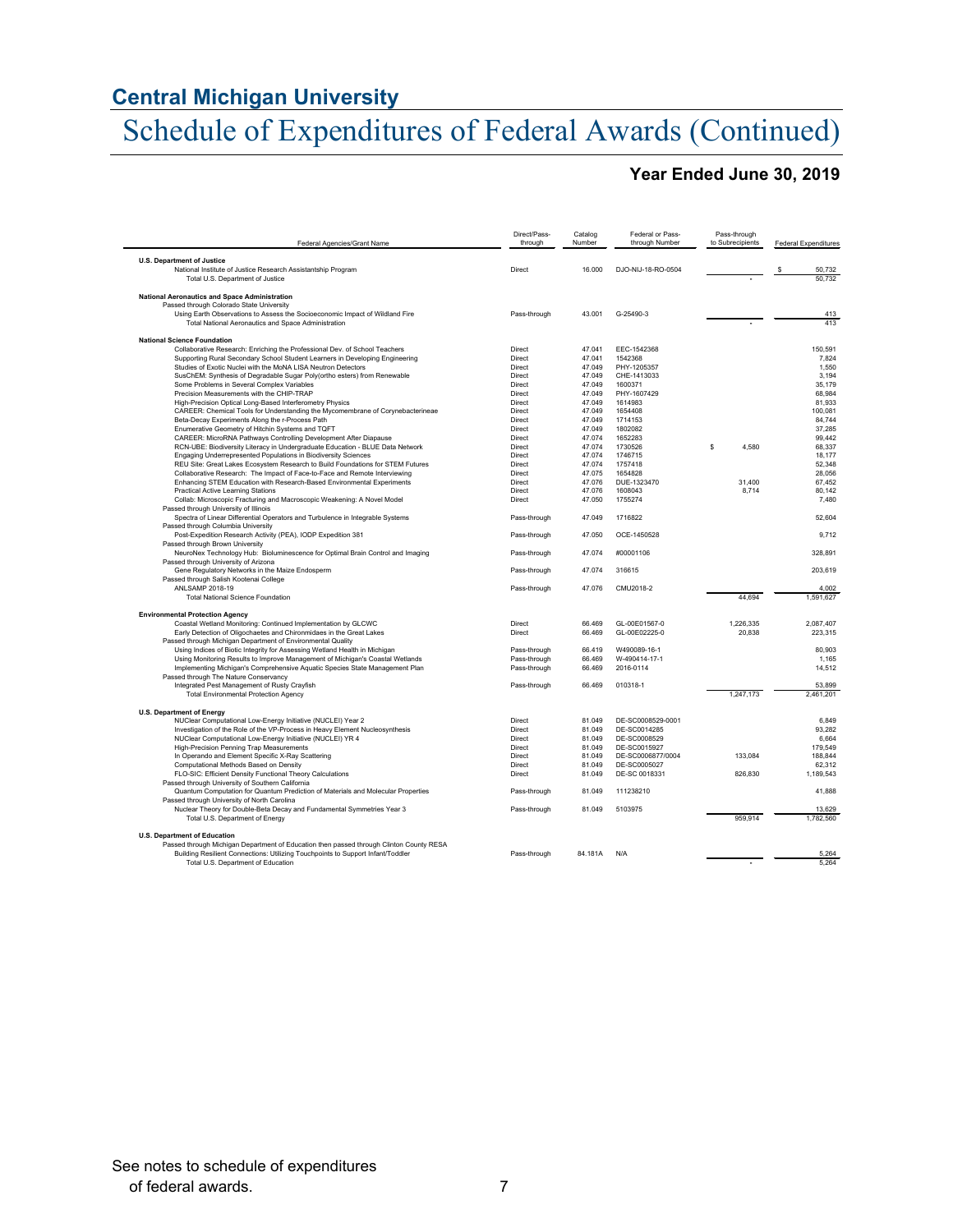# Schedule of Expenditures of Federal Awards (Continued)

## **Year Ended June 30, 2019**

| Federal Agencies/Grant Name                                                                                                                        | Direct/Pass-<br>through | Catalog<br>Number | Federal or Pass-<br>through Number     | Pass-through<br>to Subrecipients | <b>Federal Expenditures</b> |
|----------------------------------------------------------------------------------------------------------------------------------------------------|-------------------------|-------------------|----------------------------------------|----------------------------------|-----------------------------|
| U.S. Department of Health and Human Services                                                                                                       |                         |                   |                                        |                                  |                             |
| <b>National Institutes of Health</b>                                                                                                               |                         |                   |                                        |                                  |                             |
| Disparities in Diabetes Comorbidities and Multiple Chronic Conditions                                                                              | Direct                  | 93.847<br>93.853  | 1R15DK104260-01A1<br>3U01NS099709-02S3 | 8,790<br>s                       | 123,268<br>\$               |
| BioLuminescent OptoGenetics (BL-OG): Shafau Diversity Supplement (1)<br>BioLuminescent OptoGenetics (BL-OG): A Novel and Versatile Strategy Year 3 | Direct<br>Direct        | 93.853            | 5U01NS099709-03                        | 329,327                          | 173<br>597,863              |
| BioLuminescent OptoGenetics (BL-OG): A Novel and Versatile Strategy Year 2                                                                         | Direct                  | 93.853            | 5U01NS099709-02                        | 54.155                           | (13,080)                    |
| BioLuminescent OptoGenetics (BL-OG): Johnston Diversity Supplement Year 2                                                                          | Direct                  | 93.853            | 5U01NS099709-03                        |                                  | 16.146                      |
| BioLuminescent OptoGenetics (BL-OG): Shafau Diversity Supplement Year 2                                                                            | Direct                  | 93.853            | 5U01NS099709-03                        |                                  | 15,554                      |
| Bryant Diversity Supplement to BioLuminescent OptoGenetics (BL-OG)                                                                                 | Direct                  | 93.853            | 3U01NS099709-03S1                      |                                  | 93,137                      |
| BioLuminescent OptoGenetics (BL-OG): Johnston Diversity Supplement (1)                                                                             | Direct                  | 93.853            | 3U01NS099709-02S1                      |                                  | (1.813)                     |
| Chemoenzymatic Synthesis of Trehalose Analogs for Investigating Mycobacteria                                                                       | Direct                  | 93.855            | 1R15AI117670-01                        | 16.499                           | 50,176                      |
| Mechanisms of RNP Granule Function in the Germ Line                                                                                                | Direct                  | 93.859            | 1R15GM109337-01A1                      |                                  | 9,808                       |
| Stem Cell Multipotency During Quiescence                                                                                                           | Direct                  | 93.859            | 1R15GM117568-01                        |                                  | 70.246                      |
| Novel Functions of Prim Pol.                                                                                                                       | Direct                  | 93.859            | 1R15GM117522-01A1                      | 9.174                            | 159.978                     |
| Mechanisms of RNP Granule Assembly and Function in the Germ Line                                                                                   | Direct                  | 93.859            | 2R15GM109337-02A1                      |                                  | 94,078                      |
| Chemical and Molecular Mechanisms of Mitochondrial DNA Degradation                                                                                 | Direct                  | 93.859            | 1R35GM128854-01                        | 5.721                            | 56.815                      |
| Genes, Education, and Gene-Education Interactions in Obesity and Mental Health                                                                     | Direct                  | 93.865            | 1R01HD094011-01                        | 49,797                           | 141,527                     |
| Improving Parent-Child Interactions to Prevent Obesity in Early Childhood                                                                          | Direct                  | 93.865            | 1R21HD093944-01                        |                                  | 113,480                     |
| Generating Mouse Models of Amyloid Beta and Tau Proteinopathy in AD                                                                                | Direct                  | 93.866            | 1R03AG060144-01                        |                                  | 55.165                      |
| Employing Subcellular Calcium to Control Membrane Voltage                                                                                          | Direct                  | 93.867            | 1R21EY026427-01                        |                                  | 3,789                       |
| Non-Invasive Nanoparticle Platform for Tool Delivery to the Brain                                                                                  | Direct                  | 93.867            | 1R21EY030012-01                        |                                  | 5,485                       |
| Passed through Emory University                                                                                                                    |                         |                   |                                        |                                  |                             |
| Environmental Contamination in Michigan: Engaging Communities in Aftermath                                                                         | Pass-through            | 93.113            | A073659                                |                                  | 38,988                      |
| Passed through Michigan State University                                                                                                           |                         |                   |                                        |                                  |                             |
| Influence of Chronic Systemic Inflammation on Sporadic Alzheimer's Disease                                                                         | Pass-through            | 93.866            | <b>RC 108278CMU</b>                    |                                  | 46,910                      |
| Total U.S. Department of Health and Human Services                                                                                                 |                         |                   |                                        | 473.463                          | 1,677,693                   |
|                                                                                                                                                    |                         |                   |                                        |                                  |                             |
| Total Research and Development Cluster                                                                                                             |                         |                   |                                        | 2,854,538                        | 8,106,987                   |
| <b>Other Federal Awards</b>                                                                                                                        |                         |                   |                                        |                                  |                             |
| U.S. Department of Agriculture                                                                                                                     |                         |                   |                                        |                                  |                             |
| Educating Physicians for Rural Practice: Comprehensive Community Clerkship                                                                         | Direct                  | 10.855            | MI 741-B16                             |                                  | $\mathbf{1}$                |
| Passed through Michigan Department of Education                                                                                                    |                         |                   |                                        |                                  |                             |
| Child and Adult Food Program 2017-18                                                                                                               | Pass-through            | 10.558            | 370005017                              |                                  | 5.689                       |
| Child and Adult Care Food Program 2018-19                                                                                                          | Pass-through            | 10.558            | 370005017                              |                                  | 29,507                      |
| Total U.S. Department of Agriculture                                                                                                               |                         |                   |                                        |                                  | 35,197                      |
|                                                                                                                                                    |                         |                   |                                        |                                  |                             |
| <b>Federal Communications Commission</b>                                                                                                           |                         |                   |                                        |                                  |                             |
| FCC Post-Incentive Auction Broadcast Transition - WCMW                                                                                             | Direct                  | 32.000            | N/A                                    |                                  | 138,161                     |
| FCC Post-Incentive Auction Broadcast Transition WCMV                                                                                               | Direct                  | 32,000            | N/A                                    |                                  | 318.533                     |
| <b>Total Federal Communications Commission</b>                                                                                                     |                         |                   |                                        |                                  | 456,694                     |
| <b>Library of Congress</b>                                                                                                                         |                         |                   |                                        |                                  |                             |
| Passed through Open World Leadership Center then passed through Family Health International                                                        |                         |                   |                                        |                                  |                             |
| Open World, FHI 360 Global Connections, Political Party Development in Russia                                                                      | Pass-through            | 42.000            | PO18006786                             |                                  | 6.866                       |
| <b>Total Library of Congress</b>                                                                                                                   |                         |                   |                                        |                                  | 6.866                       |
|                                                                                                                                                    |                         |                   |                                        |                                  |                             |
| National Endowment for the Humanities                                                                                                              |                         |                   |                                        |                                  |                             |
| Michigan-National Digital Newspaper Program                                                                                                        | Direct                  | 45.149            | P.I-50100-12                           |                                  | 27.816                      |
| Digitization of Michigan Newspapers                                                                                                                | Direct                  | 45.149            | PJ-50100-12                            |                                  | 57.094                      |
| Passed through Michigan Humanities Council                                                                                                         |                         |                   |                                        |                                  |                             |
| Third Coast Conversations: Dialogues about Water in Michigan                                                                                       | Pass-through            | 45.164            | 18TCC-004                              |                                  | 8.018                       |
| Total National Endowment for the Humanities                                                                                                        |                         |                   |                                        |                                  | 92,928                      |
|                                                                                                                                                    |                         |                   |                                        |                                  |                             |
| <b>U.S. Department of Education</b>                                                                                                                |                         |                   |                                        |                                  |                             |
| DeafBlind Central: Michigan's Training and Resource Project Year 5                                                                                 | Direct                  | 84.326T           | H326T130025-17                         |                                  | 82 457                      |
| DeafBlind Central: Michigan's Training and Resource Project                                                                                        | Direct                  | 84.326T           | H326T180045                            |                                  | 182,237                     |
| Passed through Michigan Department of Talent and Economic Development                                                                              |                         |                   |                                        |                                  |                             |
| Michigan GEAR UP 2017-2018                                                                                                                         | Pass-through            | 84.334S           | 16-00-01                               |                                  | 12,213                      |
| Passed through Michigan Department of Education then passed through University of Michigan                                                         |                         |                   |                                        |                                  |                             |
| University of Michigan Dearborn Wayne Schools Global Geography Project                                                                             | Pass-through            | 84.367            | 3004555110                             |                                  | 15.111                      |
| Total U.S. Department of Education                                                                                                                 |                         |                   |                                        |                                  | 292,018                     |
| U.S. Department of Health and Human Services                                                                                                       |                         |                   |                                        |                                  |                             |
|                                                                                                                                                    |                         |                   |                                        |                                  |                             |
| <b>Administration for Community Living</b><br>Passed through Region VII Area Agency on Aging                                                       |                         |                   |                                        |                                  |                             |
| Capacity Building Aided by Experiential Learning: Fall Prevention Exercise                                                                         | Pass-through            | 93.000            | N/A                                    |                                  | 30,982                      |
| Capacity Building Aided By Experiential Learning: Fall Prevention Year 2                                                                           | Pass-through            | 93.000            | N/A                                    |                                  | 48.568                      |
| <b>Health Resources &amp; Services Administration</b>                                                                                              |                         |                   |                                        |                                  |                             |
| Passed through Wayne State University                                                                                                              |                         |                   |                                        |                                  |                             |
| Michigan Leadership Education in Neurodevelopmental Disabilities (LEND) Year 2                                                                     | Pass-through            | 93.110            | WSU17102                               |                                  | 2.094                       |
| Michigan Leadership Education in Neurodevelopmental Disabilities Year 3                                                                            | Pass-through            | 93.110            | WSU 19012                              |                                  | 27,660                      |
| Audiology Competitive Supplement to MI-LEND Year 3                                                                                                 | Pass-through            | 93.110            | WSU 19013                              |                                  | 15,004                      |
| Substance Abuse and Mental Health Services Administration                                                                                          |                         |                   |                                        |                                  |                             |
| Interprofessional Training Project to Expand Access to Medication-Assisted                                                                         | Direct                  | 93.243            | 1H79TI081679-01                        |                                  | 72,340                      |
| Passed through American Academy of Addition Psychiatry then passed through Physician Assistant Education Association                               |                         |                   |                                        |                                  |                             |
| Medication Assistant Therapy Waiver Project                                                                                                        | Pass-through            | 93.000            | N/A                                    |                                  | 167.886                     |
| <b>Administration for Children and Families</b>                                                                                                    |                         |                   |                                        |                                  |                             |
| Passed through EightCAP, Inc.                                                                                                                      |                         |                   |                                        |                                  |                             |
| Early Childhood Collaborative with EightCap, Inc. 2018                                                                                             | Pass-through            | 93.600            | 05CH8363-05                            |                                  | 96.631                      |
| Total U.S. Department of Health and Human Services                                                                                                 |                         |                   |                                        |                                  | 461,165                     |
|                                                                                                                                                    |                         |                   |                                        |                                  |                             |
| Total other federal awards                                                                                                                         |                         |                   |                                        |                                  | 1,344,868                   |
|                                                                                                                                                    |                         |                   |                                        |                                  |                             |
| Total federal awards                                                                                                                               |                         |                   |                                        | 2,854,538                        | 195.921.951<br>\$.          |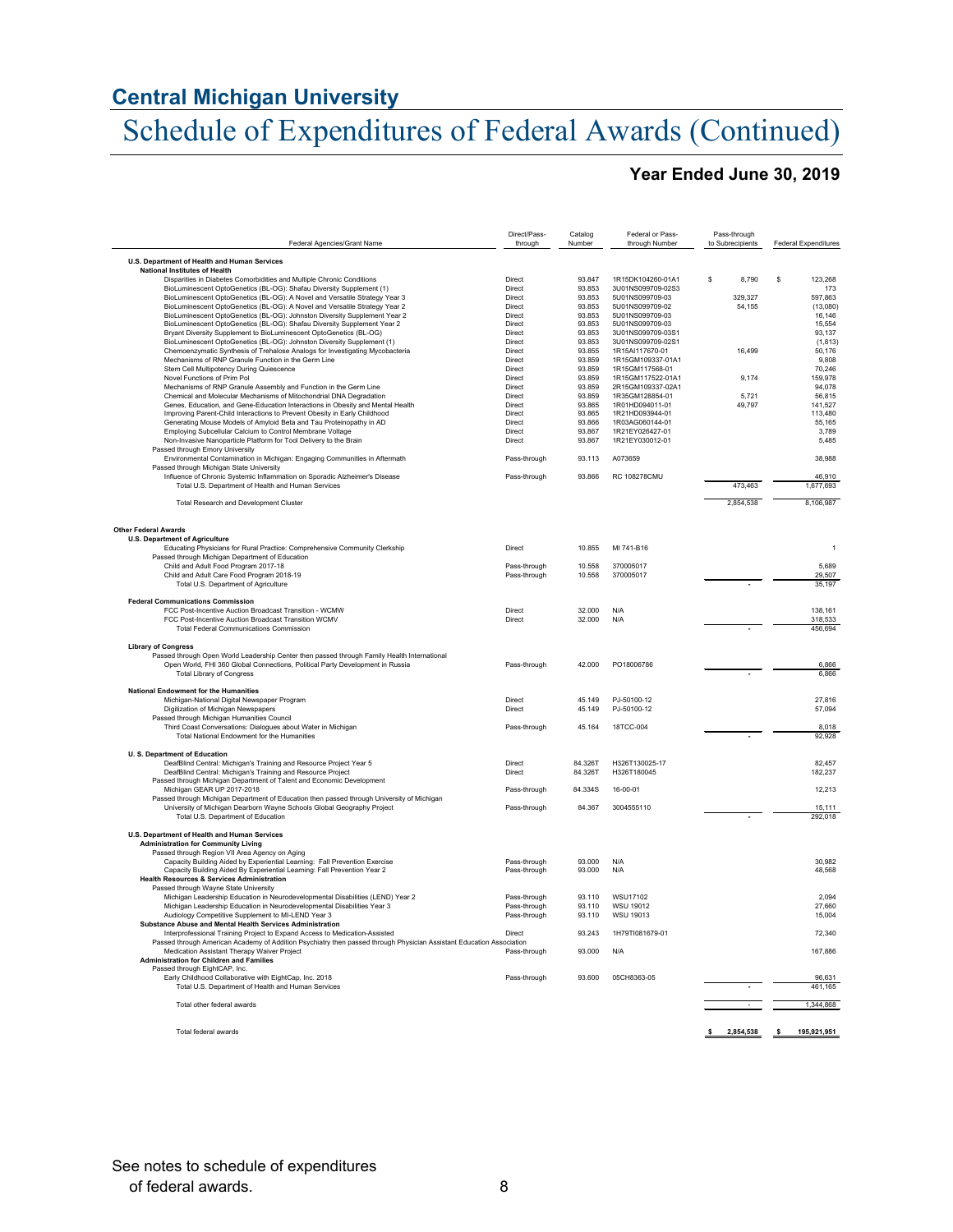# Notes to Schedule of Expenditures of Federal Awards

**Year Ended June 30, 2019**

## **Note 1 - Basis of Presentation**

The accompanying schedule of expenditures of federal awards (the "Schedule") includes the federal grant activity of Central Michigan University (the "University") under programs of the federal government for the year ended June 30, 2019. The information in the Schedule is presented in accordance with the requirements of Title 2 U.S. Code of Federal Regulations Part 200, *Uniform Administrative Requirements, Cost Principles, and Audit Requirements for Federal Awards* (the "Uniform Guidance"). Because the Schedule presents only a selected portion of the operations of the University, it is not intended to and does not present the financial position, changes in net position, or cash flows of the University.

## **Note 2 - Summary of Significant Accounting Policies**

Expenditures reported in the Schedule are reported on the accrual basis of accounting. Such expenditures are recognized following, as applicable, either the cost principles in OMB Circular A-21, *Cost Principles for Educational Institutions*, or the cost principles contained in Title 2 U.S. Code of Federal Regulations Part 200, *Uniform Administrative Requirements, Cost Principles, and Audit Requirements for Federal Awards*, wherein certain types of expenditures are not allowable or are limited as to reimbursement. Negative amounts shown on the Schedule represent adjustments or credits made in the normal course of business to amounts reported as expenditures in prior years. Pass-through entity identifying numbers are presented where available.

The University has elected not to use the 10 percent *de minimis* indirect cost rate to recover indirect costs, as allowed under the Uniform Guidance.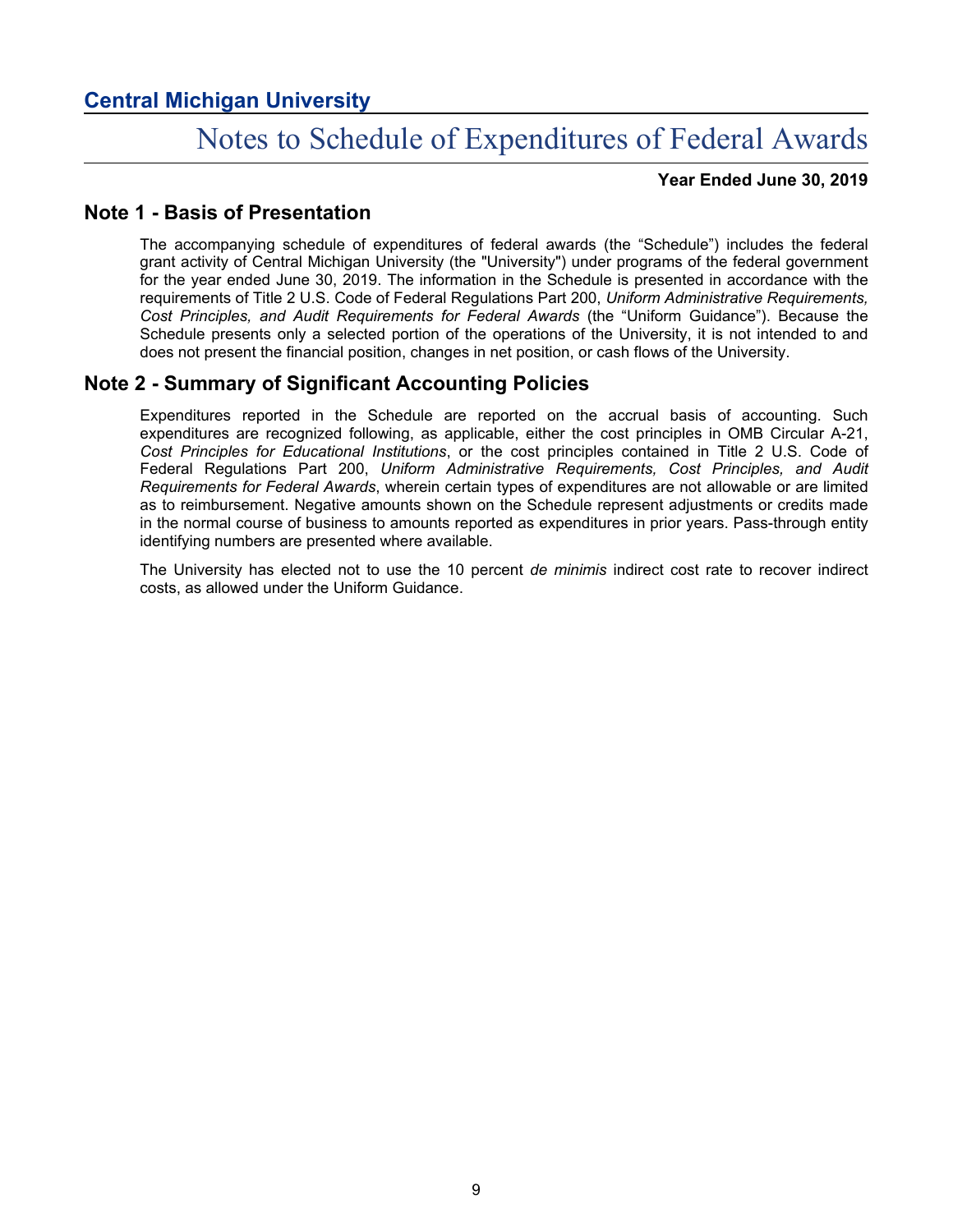# Schedule of Findings and Questioned Costs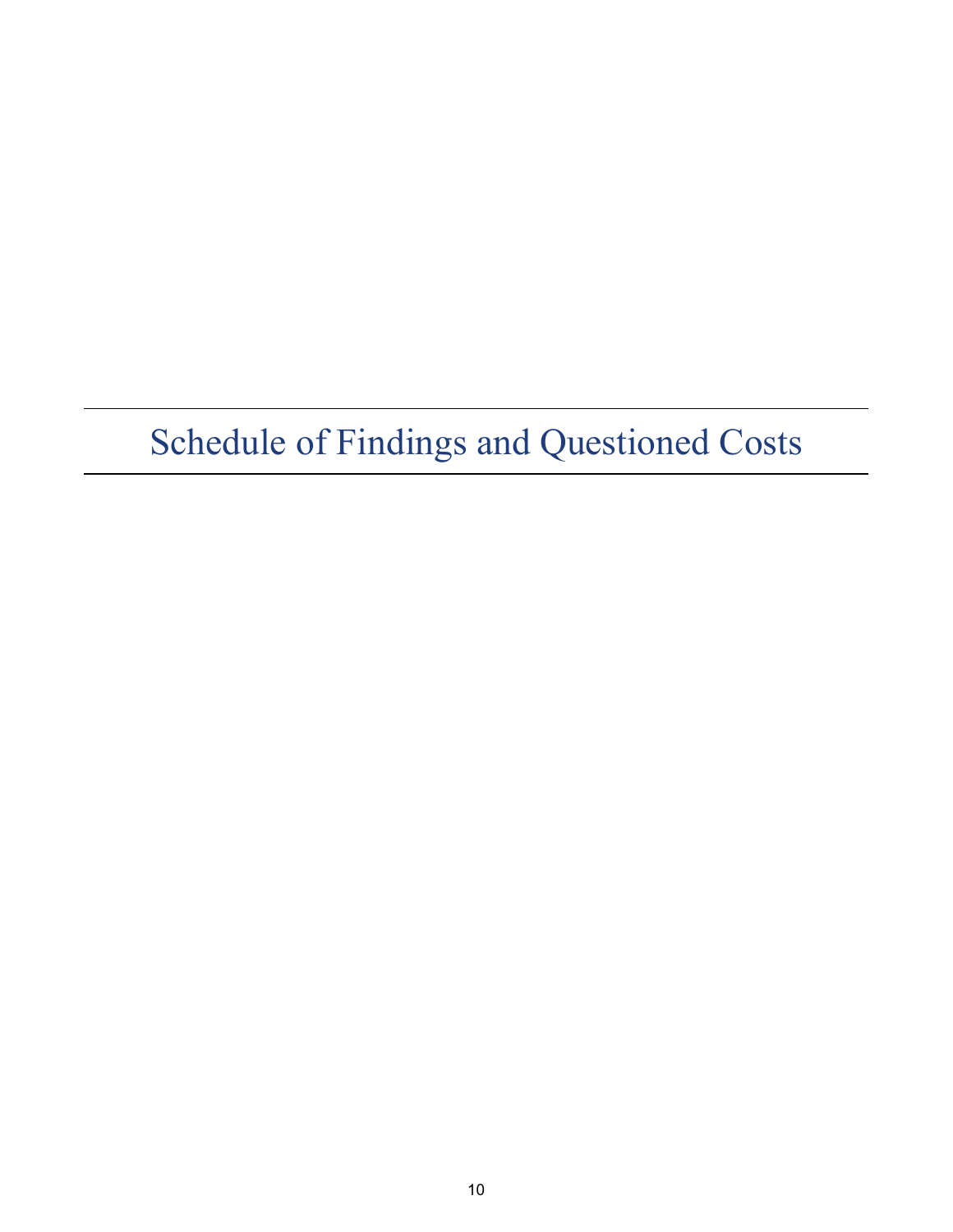# Schedule of Findings and Questioned Costs

**Year Ended June 30, 2019**

|                                                          | <b>Section I - Summary of Auditor's Results</b>                                                               |            |                          |
|----------------------------------------------------------|---------------------------------------------------------------------------------------------------------------|------------|--------------------------|
| <b>Financial Statements</b>                              |                                                                                                               |            |                          |
| Type of auditor's report issued:                         |                                                                                                               | Unmodified |                          |
| Internal control over financial reporting:               |                                                                                                               |            |                          |
| Material weakness(es) identified?<br>$\bullet$           |                                                                                                               | Yes        | No<br>X                  |
| $\bullet$                                                | Significant deficiency(ies) identified that are<br>not considered to be material weaknesses?                  | Yes        | None reported<br>X.      |
| Noncompliance material to financial<br>statements noted? |                                                                                                               | Yes        | None reported<br>X       |
| <b>Federal Awards</b>                                    |                                                                                                               |            |                          |
| Internal control over major programs:                    |                                                                                                               |            |                          |
| Material weakness(es) identified?<br>$\bullet$           |                                                                                                               | Yes        | No<br>X.                 |
| $\bullet$                                                | Significant deficiency(ies) identified that are<br>not considered to be material weaknesses?                  | Yes        | None reported<br>X       |
|                                                          | Any audit findings disclosed that are required to be reported in<br>accordance with Section 2 CFR 200.516(a)? | Yes        | No<br>X.                 |
| Identification of major programs:                        |                                                                                                               |            |                          |
| <b>CFDA Number</b>                                       | Name of Federal Program or Cluster                                                                            |            | Opinion                  |
| 84.007, 84.033,<br>84.063,<br>84.268, 84.379<br>Various  | <b>Student Financial Assistance Cluster</b><br><b>Research and Development Cluster</b>                        |            | Unmodified<br>Unmodified |
| type A and type B programs:                              | Dollar threshold used to distinguish between                                                                  | \$750,000  |                          |
| Auditee qualified as low-risk auditee?                   |                                                                                                               | Yes<br>х   | No                       |
|                                                          |                                                                                                               |            |                          |

# **Section II - Financial Statement Audit Findings**

| Reference |         |
|-----------|---------|
| Number    | Finding |

**Current Year** None